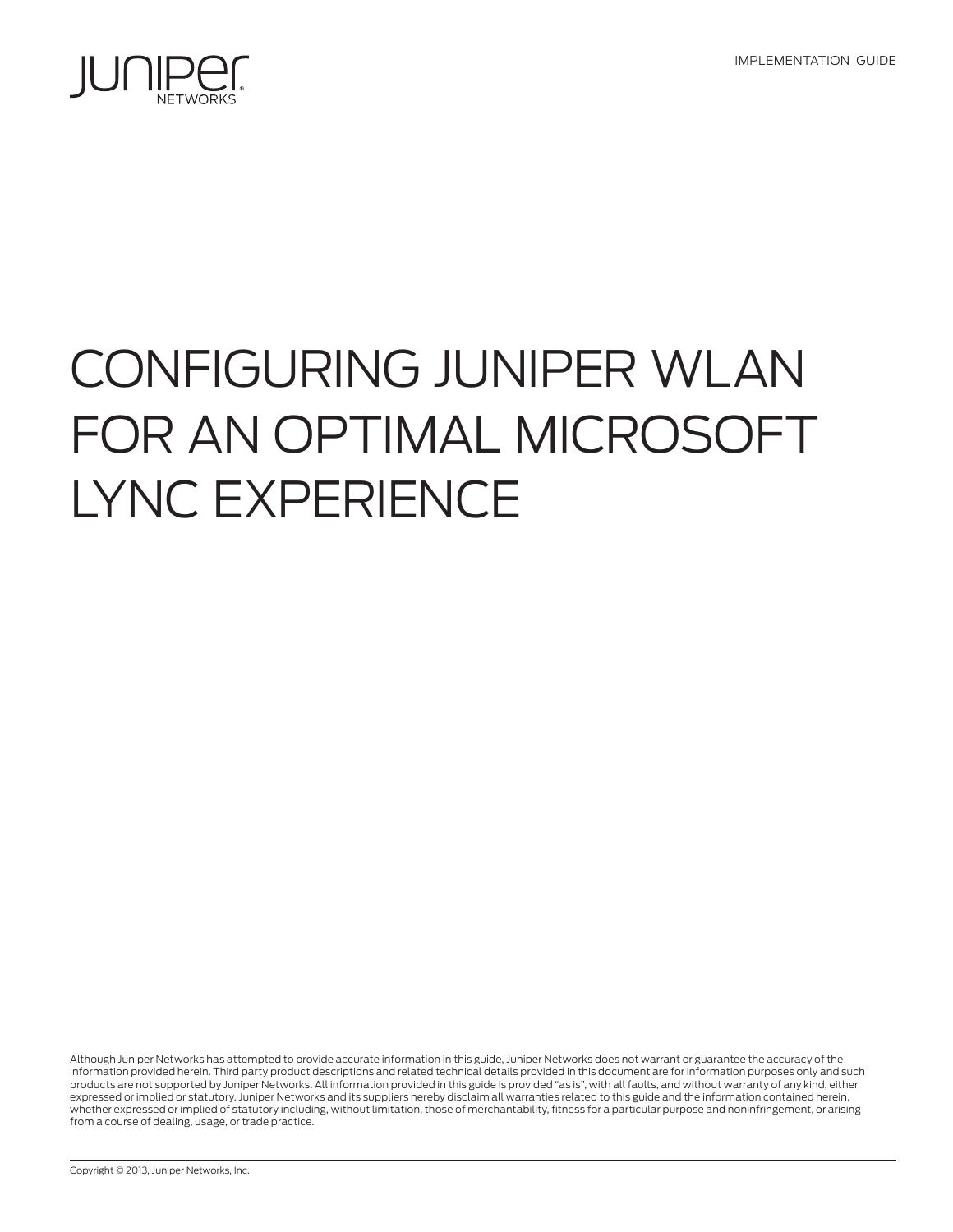# **Table of Contents**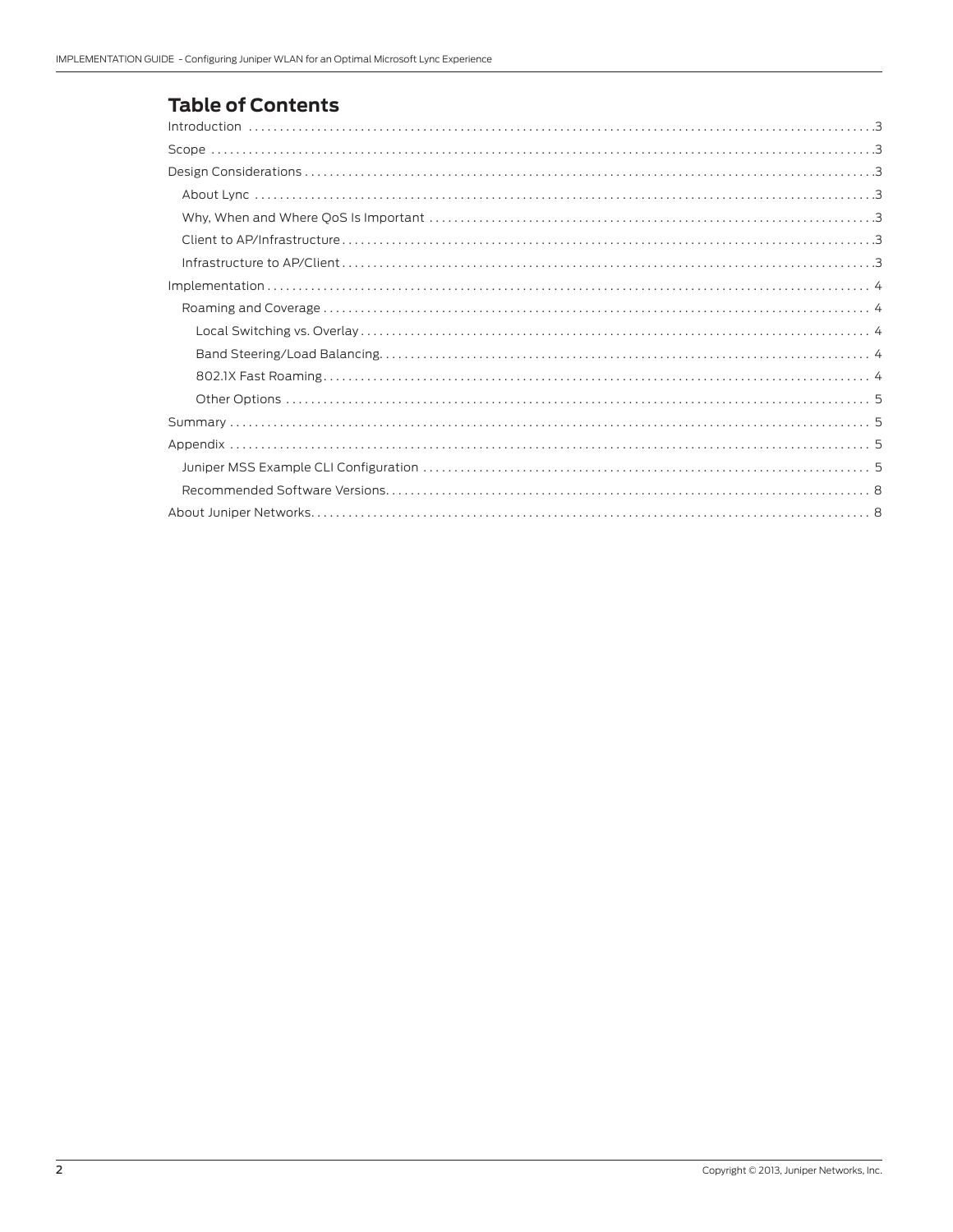# <span id="page-2-0"></span>**Introduction**

This guide provides supplemental detail for Microsoft Lync unified communications (UC) administrators wishing to implement a Juniper wireless LAN (WLAN) solution.

## **Scope**

The following sections present a brief discussion of topics relevant to UC over WLAN and will provide configuration examples where relevant. A complete CLI-based configuration example for Juniper Networks® WLC Series WLAN Controllers is provided in the Appendix. Specific sections with configuration recommendations implemented in the example will be noted.

# **Design Considerations**

## About Lync

Microsoft Lync is a popular Unified Communications & Collaboration (UC&C) platform that provides utilities for integrated instant messaging (IM), Web conferencing and content collaboration through file sharing, as well as voice and video chat. It is in support of the voice and video communications where proper network configuration and provisioning becomes critical to the success of the overall solution.

## Why, When and Where QoS Is Important

Quality of service (QoS) is the mechanism by which network traffic is appropriately categorized and prioritized for subsequent handling by the network infrastructure. Voice communications such as a VoIP call or video chat are particularly sensitive to delays or disruptions in network communications. QoS ensures that the traffic associated with the voice application has the best opportunity to traverse the network without impedance. Voice and video traffic are frequently referred to as Real-Time Multimedia (RTM).

## Client to AP/Infrastructure

In many cases, the first step of a journey is the most important. This is especially true for wireless clients using RTM applications. Due to the nature of 802.11-based wireless networks, the radio frequency (RF) space in enterprise environments is frequently shared by many devices. Functionally, this means that wireless connections are one of the most likely portions of a network to encounter contention or congestion. Because traffic flows in both directions over this RF medium, it is the shared responsibility of both clients and infrastructure access points (APs) to implement a functional QoS methodology.

To this end, RTM clients *must be configured* to support proper QoS handling of the critical RTM traffic. On today's 802.11 wireless networks, QoS is achieved through a protocol referred to as Wi-Fi Multimedia (WMM), which prioritizes access to the RF medium and includes a specific marking that allows receiving devices to infer appropriate QoS for any further forwarding of the marked traffic that may be required. Most client wireless interface drivers derive WMM categories from IP DiffServ code point (DSCP) values specified by the application. It is therefore critical that RTM clients not only support both DSCP and WMM, but are configured to use both. Without WMM, the client will have trouble accessing the RF medium with priority, potentially losing the QoS battle before it has even begun.

For more information on configuring endpoint QoS, see the Microsoft Techlink article at http://technet.microsoft.com/ en-us/library/gg405409.aspx.

## Infrastructure to AP/Client

Just as it is important for a wireless client to use the proper QoS, it is equally important for the rest of the network infrastructure to implement the same. Wireless APs utilize the same WMM in order to prioritize access to the RF medium. The Juniper WLAN solution has a few options for translating the wired network's QoS markings into the 802.11 WMM values it needs.

- DSCP: The most common method for marking QoS is with the DiffServ code point field that exists in all IP packets. The Juniper WLAN system has visibility into this field and will translate it into the appropriate WMM handling at the AP. DSCP markings function at Layer 3 of the OSI model and are persistent throughout the network.
- 802.1p Class of Service (CoS): CoS marking is incorporated at Layer 2 within the 802.1q standard VLAN tag structure. Since 802.1p does not persist through IP router connections by default, it is considered to be more specific. If the Juniper WLAN solution receives a datagram from the wired interface with conflicting CoS and DSCP values, the CoS setting will take precedence.
- Policy: It is possible through various policy interfaces within the Juniper WLAN solution to affect or alter QoS handling. This is useful in specific circumstances, and the general recommendation is to use the default DSCP/CoS prioritization within the system.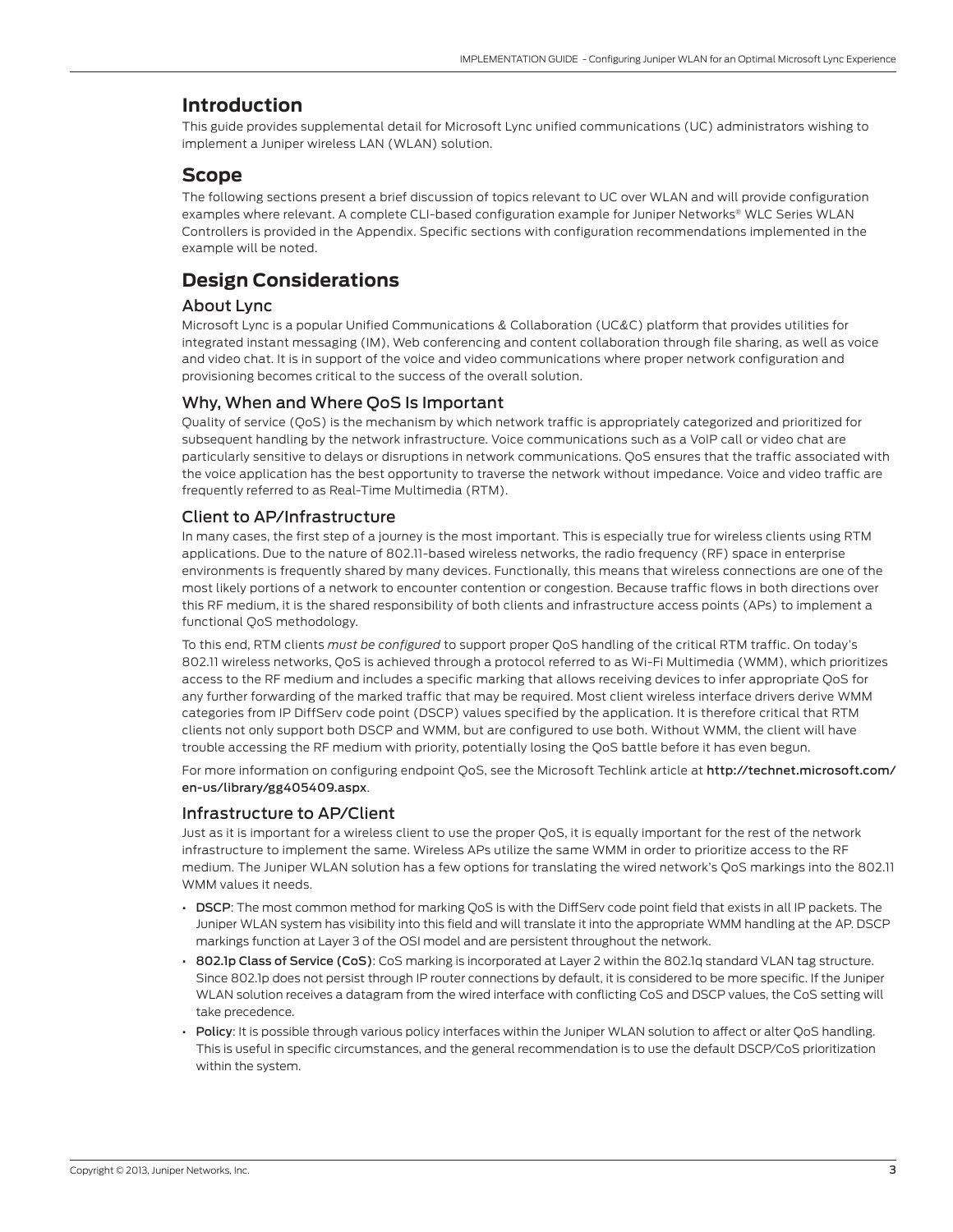## <span id="page-3-0"></span>**Implementation**

Recommendations for the configuration of Juniper WLAN with Lync QoS are as follows:

- Wi-Fi Multimedia (WMM): WMM is enabled by default; no specific configuration is required.
- OoS profile: The Juniper WLAN solution allows for a flexible mapping of customizable QoS profiles supporting a number of QoS options to wireless user sessions via RADIUS attribute. Most of these options are not applicable to optimal UC&C support; therefore, default configuration values should be retained in most cases.
- DSCP-to-CoS/CoS-to-DSCP mapping: The Juniper WLAN solution offers a default mapping of DSCP-to-CoS (and by extension WMM) and CoS-to-DSCP values that are applicable in the vast majority of cases. However, if for some reason either an endpoint or the network provides a QoS marking that does not translate into the desired WMM handling, it is possible to customize these values.
- WMM powersave: While not strictly a QoS setting, clients that support WMM-powersave (sometimes called APSD) can enjoy enhanced battery life while maintaining appropriate QoS handling. This feature is disabled by default. Additional improvements in battery life can be realized by customizing the delivery traffic indication message (DTIM) interval value on the WLAN system radio profile. The default value is 1, causing broadcast and multicast packets to be scheduled after each WLAN beacon transmission. Changing the DTIM interval to 2 or 3 creates a compromise where wireless clients do not have to come out of sleep state to listen for relevant broadcast/multicast traffic as frequently, but delivery is still reasonably timely. See the Appendix for an example of this configuration.

## Roaming and Coverage

#### Local Switching vs. Overlay

The Juniper WLAN solution supports a flexible traffic forwarding model that can be optimized for virtually any network scenario. All forwarding options described below are appropriate for UC&C applications, with each option offering its own advantages.

- Local switching: Frequently referred to as a distributed forwarding methodology, local switching allows APs to forward incoming and outgoing wireless client traffic directly to the wired network interface at the AP or to another wireless client. Of particular interest to RTM applications, the local switching method provides superior network latency compared to centralized forwarding implementations. For this reason, local switching is recommended as the preferred forwarding model wherever possible.
- Overlay: Often referred to as a centralized forwarding model, overlay forwarding tunnels all incoming and outgoing wireless client traffic to a WLAN controller (in Juniper's case, WLC Series Wireless LAN Controllers) to be distributed to the appropriate network interfaces. This methodology is beneficial in certain security applications (guest access, for example), and it is simply easier to implement. See the Appendix for an example of local switching configuration.

#### Band Steering/Load Balancing

Most of the time, wireless clients make appropriate choices regarding the best APs to associate themselves with when given multiple options (as is frequently the case in enterprise environments). However, the Juniper WLAN solution can promote the best choice to maximize the chances for an optimal outcome.

- Band steering: When enabled, this option encourages clients that are capable of dual-band (2.4 and 5 Ghz) operation to connect to APs offering service on the preferred band. It is recommended that this optional feature be enabled and that 5 Ghz be selected as the preferred band. This is because, in general, 5 Ghz offers a cleaner RF environment and more overall bandwidth, promoting better quality of communications between clients and APs. See the Appendix for an example of a band-steering configuration.
- Load balancing: Similar to band steering, the client load-balancing feature can effectively guide wireless clients to choose underutilized APs. This distributes clients more effectively between APs and maximizes RF resources. The default setting is generally recommended for UC&C enterprise applications. More strict steering configurations are possible and may be appropriate in specific scenarios.

#### 802.1X Fast Roaming

Wireless clients connecting via strong 802.1X authentication should be configured to utilize Wi-Fi Protected Access 2 (WPA2) fast roaming via PMK-ID/OKC (Opportunistic Key Caching). The Juniper WLAN solution allows for WPA2 enterprise (802.1X) clients to successfully roam between APs within a defined mobility domain, typically a campus, without the need to renegotiate a complete authentication exchange via RADIUS every time.

Fast roaming/OKC is enabled by default for WPA2 enterprise configured services and can provide dramatically better RTM experience while roaming. WLC Series devices configured as members of the same mobility domain automatically share fast roaming/OKC data, seamlessly enabling PMK-ID-based fast roaming for relevant client sessions. Fast roaming is enabled for all WPA2 enterprise authenticated client sessions.

See the Appendix for an example of a fast roaming configuration.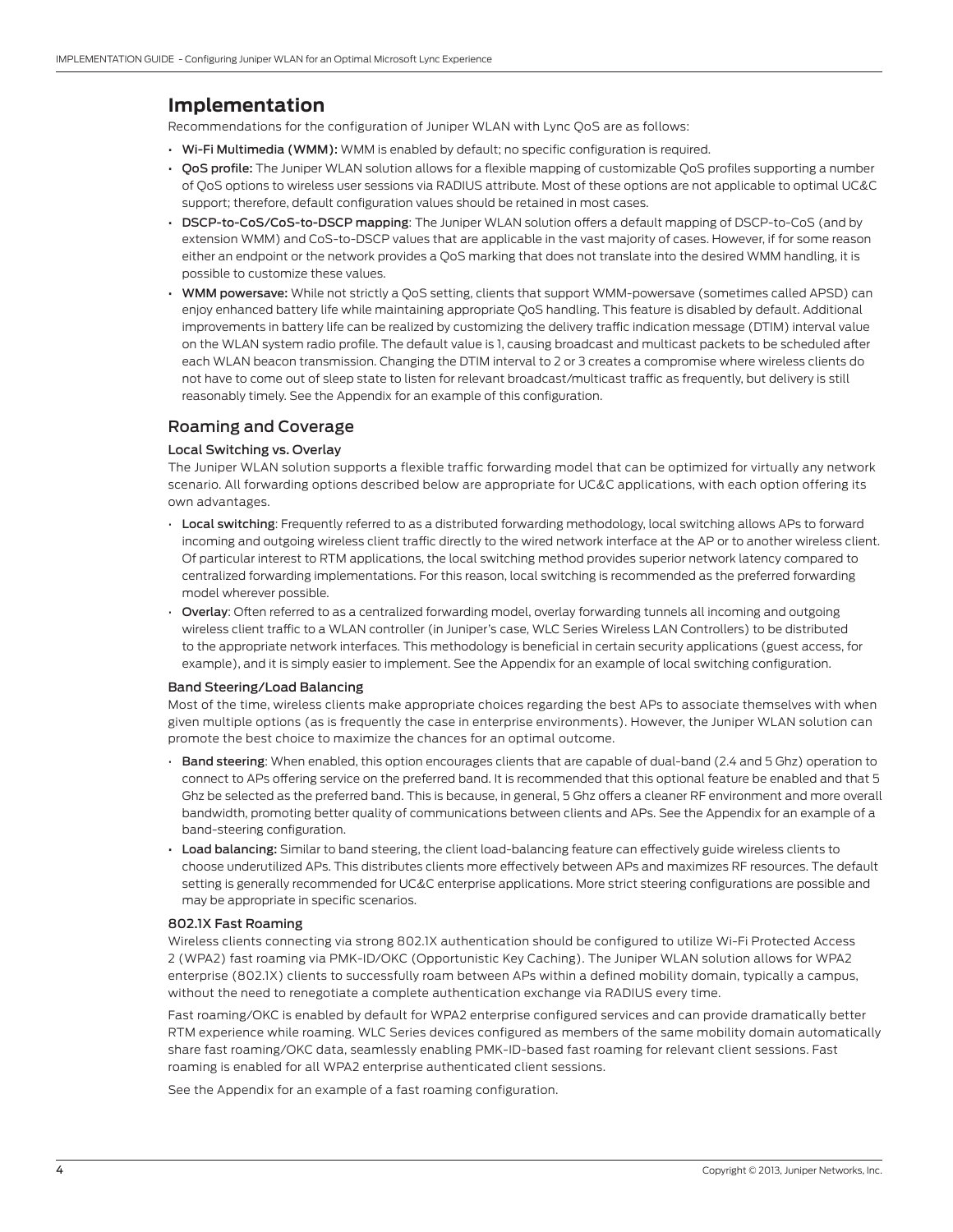#### <span id="page-4-0"></span>Other Options

- Static QoS profile for non UC services: In some cases, it may be useful to apply a QoS profile with a static low priority CoS value to wireless services or users that are known to not be legitimate UC&C clients (for instance, all sessions on a wireless Guest SSID get CoS value 1/background). See the Appendix for an example of this configuration.
- Device fingerprinting and policy: Another optimization method that may prove beneficial is the ability (available with the Juniper WLAN solution) to apply policies based on device type. For example, Lync administrators may choose to limit support for RTM applications to a specific subset of devices that connect to a given wireless service (SSID)—Apple IOS devices and Windows7 laptops, for instance.

It is also possible to configure low priority CoS value QoS profile assignments that are mapped to other common wireless client types (such as Android devices), ensuring that higher priority WMM category access is reserved for devices and applications with legitimate uses without denying access or overburdening administration. This methodology also preserves the ability to prioritize traffic between applications on the allowed device platforms based on existing QoS markings. See the Appendix for an example of this configuration.

## **Summary**

By following the instructions provided in this implementation guide and using the configuration examples in the Appendix, Microsoft Lync UC administrators can now implement a complete Juniper WLAN solution in their enterprise.

## **Appendix**

Use the following configuration examples when configuring Juniper WLAN solutions with Lync Experience.

## Juniper MSS Example CLI Configuration

```
LyncDemo2800# sh config
# Configuration nvgen'd at 2013-8-13 14:21:33
# Image 8.0.3.6.0
# Model MX-2800
# Last change occurred at 2013-8-13 14:21:28
set ip route default 10.105.4.250 1
set system name LyncDemo2800
set system ip-address 10.105.4.2
set system countrycode US
set timezone PST -8 0
set qos-profile static low priority cos 1
set device-profile nonLyncMobile attr qos-profile static_low_priority
set service-profile Campus dot1x ssid-name Campus Secure
set service-profile Campus dot1x proxy-arp enable
set service-profile Campus_dot1x rsn-ie cipher-ccmp enable
set service-profile Campus dot1x rsn-ie enable
set service-profile Campus dot1x attr vlan-name Enterprise
set service-profile Guest ssid-name Guest
set service-profile Guest ssid-type clear
set service-profile Guest proxy-arp enable
set service-profile Guest no-broadcast enable
set service-profile Guest auth-fallthru web-portal
set service-profile Guest web-portal-acl portalacl
set service-profile Guest attr vlan-name Guest
set service-profile Guest attr qos-profile static low priority
set vlan-profile secureVLP vlan Enterprise 
set radius deadtime 0
set radius server IC address 10.105.4.5 deadtime 0 encrypted-key 
044f0e151b284249584b56
set radius server SP address 10.105.4.16 encrypted-key 03105e1812062f4b1f5b4a
set radius server NPS address 10.105.4.200 encrypted-key 105d0c1a171206
set server group IC-group members IC
set server group SP-group members SP
set server group NPS-group members NPS
```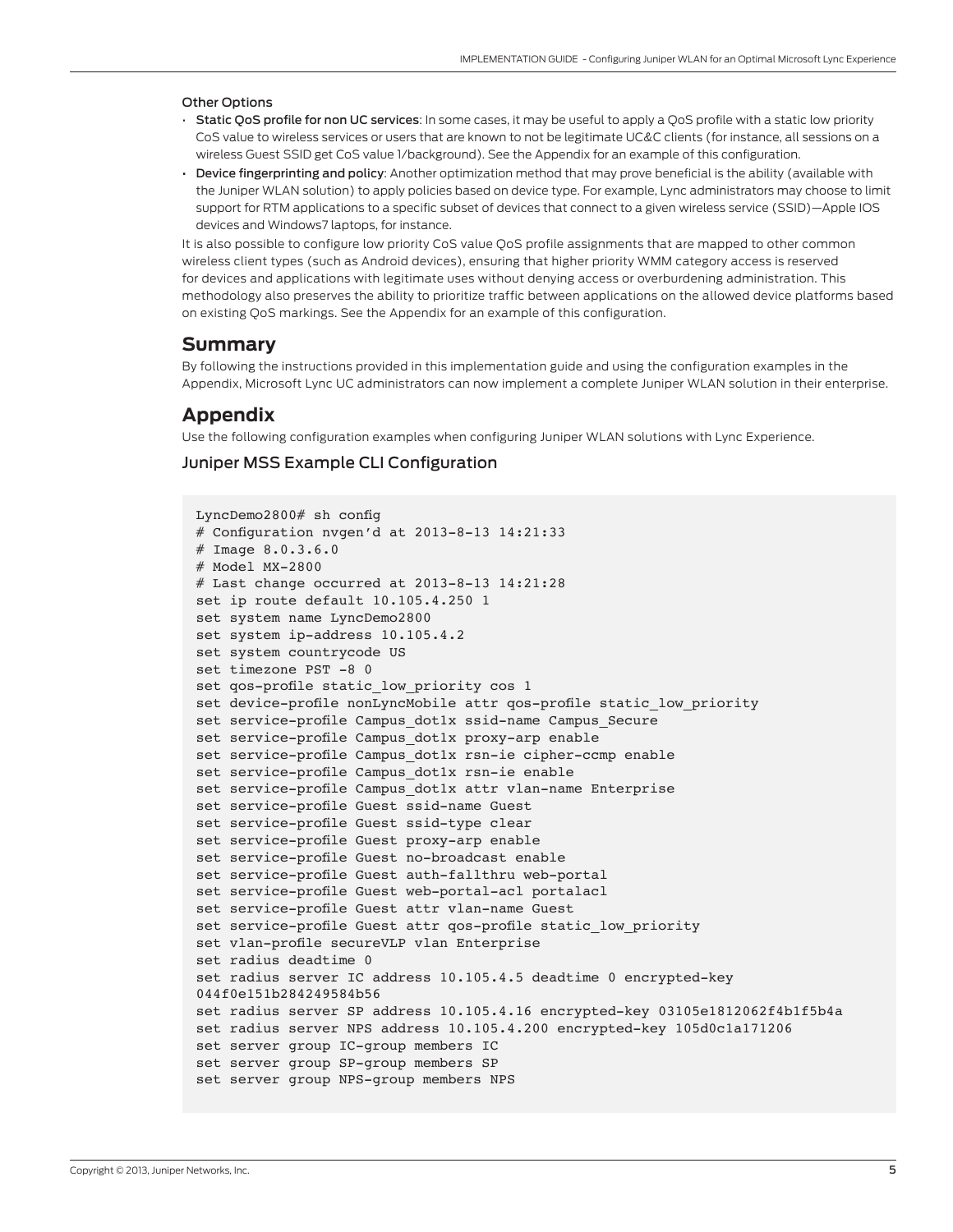set enablepass password 81254119e3b01232456e0b6f652be87b9891 set authentication web ssid Guest \* local set authentication dot1x ssid Campus Secure \*\* pass-through NPS-group set user admin password encrypted 09584b1a0d0c19155a5e57 set user admin attr service-type 6 set user guest password encrypted 130202171818 set device-fingerprint android-generic device-group android set device-fingerprint android-generic device-profile nonLyncMobile set device-fingerprint android-generic rule 1 type dhcp option-list EQ 53,57,60,12,55 set device-fingerprint android-generic rule 10 type dhcp option 55 EQ 1,121,33,3,6,28,51,58,59 set device-fingerprint android-generic rule 11 type dhcp option 55 EQ 1,33,3,6,15,28,51,58,59 set device-fingerprint android-generic rule 2 type dhcp option-list EQ 53,50,57,60,12,55 set device-fingerprint android-generic rule 3 type dhcp option-list EQ 53,50,54,57,60,12,55 set device-fingerprint android-generic rule 4 type dhcp option-list CONTAINS 53,61,50,57,60 set device-fingerprint android-generic rule 5 type dhcp option-list CONTAINS 53,61,57,60 set device-fingerprint android-generic rule 6 type dhcp option-list CONTAINS 53,61,50,54,57,60 set device-fingerprint android-generic rule 7 type dhcp option 55 EQ 1,121,33,3,6,15,28,51,58,59,119 set device-fingerprint android-generic rule 8 type dhcp option 55 EQ 1,33,3,6,15,28,44,51,58,59 set device-fingerprint android-generic rule 9 type dhcp option 55 EQ 1,33,3,6,28,51,58,59 set device-fingerprint android-generic rule-expression "((1 or 2 or 3 or 4 or 5 or 6) and (1 or 2 or 4 or 5 or 6 or 7 or 8 or 9 or 10 or 11) and (1 or 2 or 3 or 4 or 5 or 7) and (1 or 2 or 4 or 5 or 7 or 8 or 9 or 10 or 11))" set device-fingerprint blackberry device-group blackberry set device-fingerprint blackberry device-profile nonLyncMobile set device-fingerprint blackberry rule 1 type dhcp option-list EQ 53,12,60,61,55 set device-fingerprint blackberry rule 2 type dhcp option-list EQ 53,54,50,12,60,61,55 set device-fingerprint blackberry rule-expression "(1 or 2)" set radio-profile default dtim-interval 3 set radio-profile default wmm-powersave enable set radio-profile default service-profile Campus dot1x set radio-profile default service-profile Guest set ap 1 serial-id jb0211512003 model WLA532-US set ap 1 radio 1 tx-power 21 mode enable set ap 1 radio 2 mode enable set ap 1 local-switching mode enable vlan-profile secureVLP set ap 10 serial-id 1193000613 model MP-632 set ap 10 radio 1 tx-power 16 mode enable set ap 10 radio 2 tx-power 13 mode enable set ap 10 local-switching mode enable vlan-profile secureVLP set ap 11 serial-id 1193000416 model MP-632 set ap 11 radio 1 tx-power 16 mode enable set ap 11 radio 2 tx-power 13 mode enable set ap 11 local-switching mode enable vlan-profile secureVLP set ap 12 serial-id jb0211524272 model WLA532-US set ap 12 radio 1 tx-power 21 mode enable set ap 12 radio 2 mode enable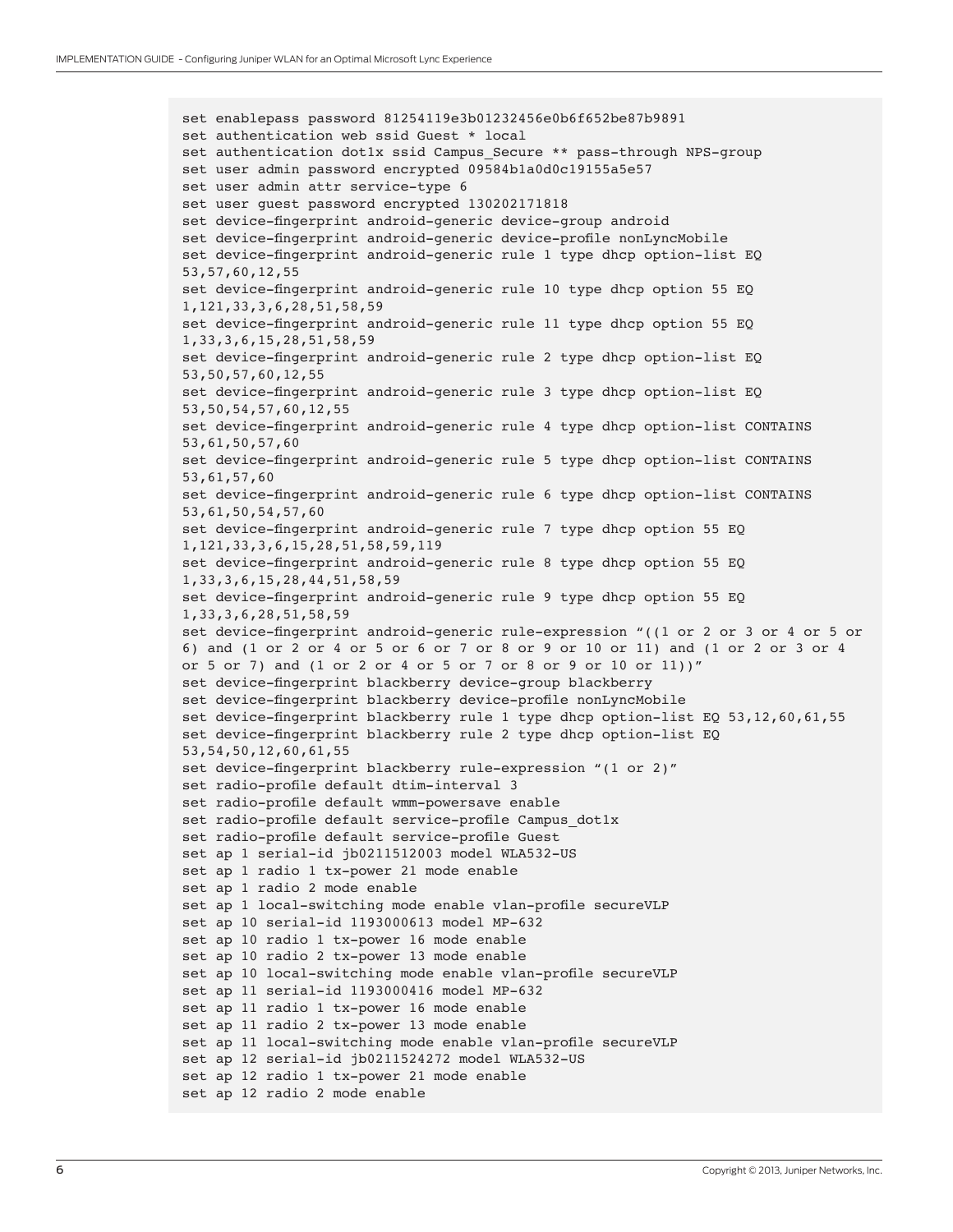```
set ap 12 local-switching mode enable vlan-profile secureVLP
set ap 13 serial-id jb0211484122 model WLA532-US 
set ap 13 radio 1 tx-power 21 mode enable
set ap 13 radio 2 mode enable
set ap 13 local-switching mode enable vlan-profile secureVLP
set ap 51 serial-id jb0211524999 model WLA532-US 
set ap 51 radio 1 tx-power 21 mode enable
set ap 51 radio 2 mode enable
set ap 51 local-switching mode enable vlan-profile secureVLP
set ap 52 serial-id jb0211524538 model WLA532-US 
set ap 52 radio 1 tx-power 21 mode enable
set ap 52 radio 2 mode enable
set ap 52 local-switching mode enable vlan-profile secureVLP
set ap 54 serial-id jb0211524950 model WLA532-US 
set ap 54 radio 1 tx-power 21 mode enable
set ap 54 radio 2 mode enable
set ap 54 local-switching mode enable vlan-profile secureVLP
set ap 55 serial-id jb0211524847 model WLA532-US 
set ap 55 radio 1 tx-power 21 mode enable
set ap 55 radio 2 mode enable
set ap 55 local-switching mode enable vlan-profile secureVLP
set ap 101 serial-id a78102900019 model MP-522E 
set ap 101 radio 1 tx-power 20 mode enable
set ap 101 radio 2 mode enable
set ap 101 local-switching mode enable vlan-profile secureVLP
set ap 102 serial-id a78111300509 model MP-522E 
set ap 102 radio 1 tx-power 20 mode enable
set ap 102 radio 2 mode enable
set ap 102 local-switching mode enable vlan-profile secureVLP
set ap 103 serial-id 0874101350 model MP-422A 
set ap 103 radio 1 tx-power 22 mode enable
set ap 103 radio 2 mode enable
set ap 103 local-switching mode enable vlan-profile secureVLP
set ap 104 serial-id 0874101378 model MP-422A 
set ap 104 radio 1 tx-power 22 mode enable
set ap 104 radio 2 mode enable
set ap 104 local-switching mode enable vlan-profile secureVLP
set ap 105 serial-id 0773501616 model MP-422 
set ap 105 radio 1 tx-power 22 mode enable
set ap 105 radio 2 mode enable 
set ap 105 local-switching mode enable vlan-profile secureVLP
set ap 106 serial-id 0775101858 model MP-422A 
set ap 106 radio 1 tx-power 22 mode enable
set ap 106 radio 2 mode enable
set ap 106 local-switching mode enable vlan-profile secureVLP
set ip snmp server enable
set ip telnet server enable
set band-preference 5ghz
set snmp protocol v2c enable
set vlan 1 port 1 tag 1
set vlan 2 name Enterprise
set vlan 2 port 1 tag 2
set vlan 3 name Guest
set vlan 3 port 1 tag 3
set vlan 4 name Remediation
set vlan 4 port 1 tag 4
set vlan 5 name VoIP
set vlan 5 port 1 tag 5
```